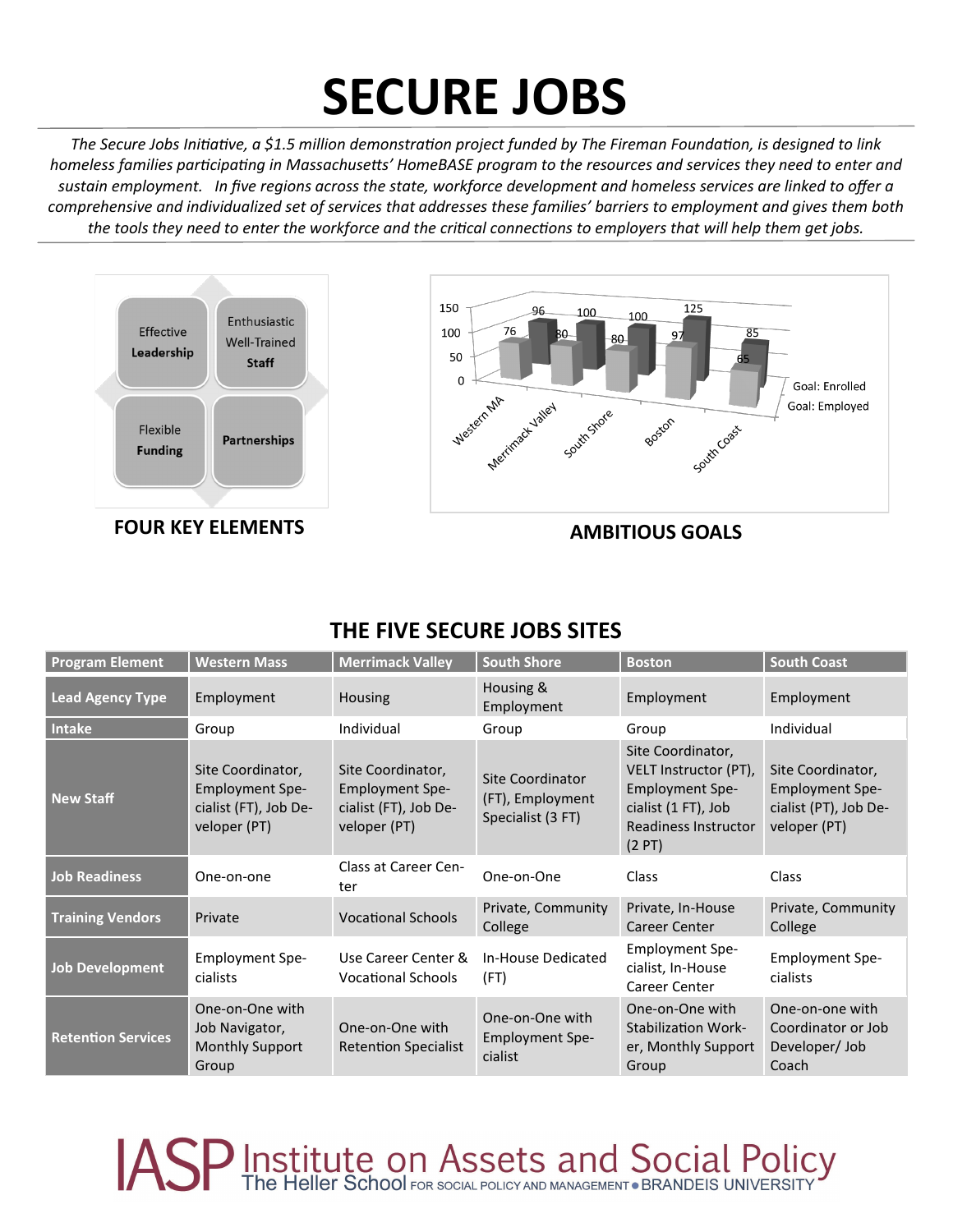## **PARTCIPANT OUTCOMES**



#### **PARTICIPANT CHARACTERISTICS**

#### **PARTICIPANT EMPLOYMENT**

| <b>Employment Outcomes</b> |                        |  |  |  |
|----------------------------|------------------------|--|--|--|
| <b>Fnrolled</b>            | >500                   |  |  |  |
| Employed                   | $~70\%$                |  |  |  |
| Wage                       | $\sim$ \$12 (\$8-\$26) |  |  |  |
| Hours                      | $^{\sim}30(16-40)$     |  |  |  |
| Vacation/Sick<br>Leave     | $^{\sim}$ 28%          |  |  |  |
| <b>Health Insurance</b>    | $~23\%$                |  |  |  |
| Retirement                 | ~9%                    |  |  |  |

| <b>Category</b>                                 | <b>Occupations-Examples</b>                                                                                              |
|-------------------------------------------------|--------------------------------------------------------------------------------------------------------------------------|
| <b>Food Service</b>                             | Fast Food/Restaurant*<br>Grocery<br><b>Food Prep</b>                                                                     |
| Healthcare                                      | Home Health Care/Personal Care Attendant*<br>Medical office or hospital *<br>Nursing home*                               |
| Office Work                                     | Administrative Assistant<br><b>Shipping Clerk</b><br>Accounting<br>Mail Room<br><b>Office Manager</b>                    |
| Transportation                                  | Chauffeur<br><b>Bus Driver</b>                                                                                           |
| Services (Retail,<br>Customer Rep,<br>Cleaning) | Security<br>Retail/Customer Service*<br>Cleaning*<br>Hospitality<br>Auto (Auto Parts Store, Garage, Car Wash)<br>Funeral |
| Technical                                       | <b>Electronics, Soldering</b><br>Metalworking<br>Auto Mechanic                                                           |
| Social Services                                 | Teacher<br>Day care<br>Non-Profit Staff<br>Service Provider                                                              |
| Self-Emploved                                   |                                                                                                                          |

**JASP** Institute on Assets and Social Policy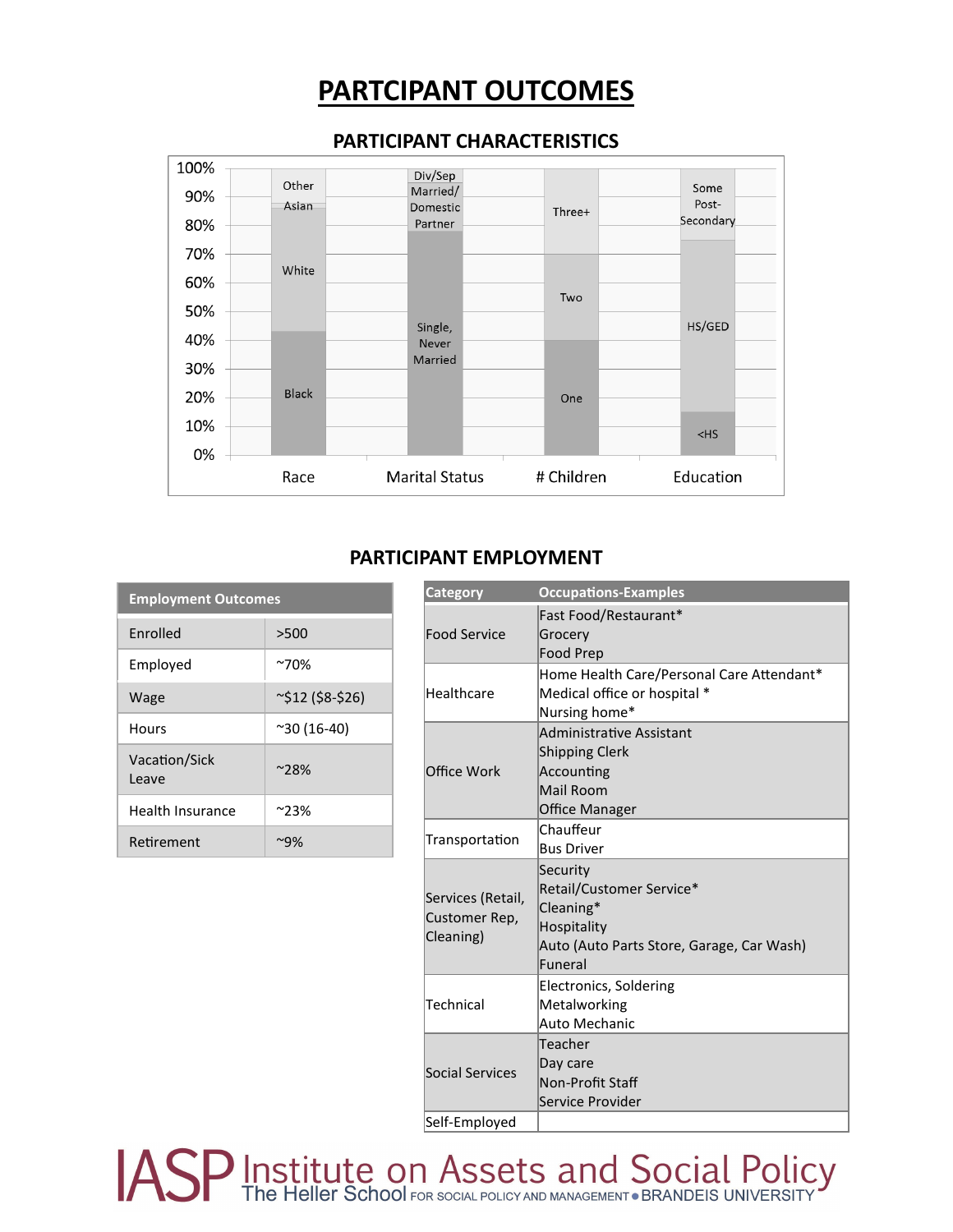## **IMPLEMENTATION HIGHLIGHTS**

### **BARRIERS & SOLUTIONS ACROSS FIVE SITES**

|                                    | <b>Barrier</b>                                                                                                                                                                   | <b>Innovative Solution</b>                                                                                                                                                                                                                                                                                                                                      |  |  |
|------------------------------------|----------------------------------------------------------------------------------------------------------------------------------------------------------------------------------|-----------------------------------------------------------------------------------------------------------------------------------------------------------------------------------------------------------------------------------------------------------------------------------------------------------------------------------------------------------------|--|--|
| Participant Barriers to Employment | Transportation<br>Small expenses related to employment:<br>Textbooks for training courses<br>Licensing exam fees<br>$\bullet$<br>Work-appropriate clothing (scrubs,<br>$\bullet$ | Flexible funds for public transportation passes<br>$\bullet$<br>Flexible funds to pay off small fees to reinstate driver's license<br>$\bullet$<br>Flexible funds for driving lessons<br>$\bullet$<br>Revolving loan program to purchase used car or pay off larger RMV fees<br>Flexible funds are critical for these small expenses that act as major barriers |  |  |
|                                    | steel-toe boots, etc.)<br>Professional attire for interview                                                                                                                      | Connect to Dress for Success, Suitability and other programs that pro-<br>$\bullet$<br>vide professional clothing free of charge<br>Clothing retail employer partner gives steep discount on professional<br>$\bullet$<br>attire<br>Flexible funds to purchase additional items<br>$\bullet$                                                                    |  |  |
|                                    | Hair styling for interview                                                                                                                                                       | Partner with cosmetology school to provide free styling services<br>$\bullet$<br>Flexible funds to get hair styled<br>$\bullet$                                                                                                                                                                                                                                 |  |  |
|                                    | CORI & lack of knowledge about it                                                                                                                                                | Target trainings for CORI-friendly occupations e.g. electronics<br>$\bullet$<br>Assistance in sealing CORI record if possible<br>$\bullet$                                                                                                                                                                                                                      |  |  |
|                                    | Fear of entering job and losing supports                                                                                                                                         | Continued intensive case management<br>$\bullet$<br>Post-employment peer support groups<br>$\bullet$                                                                                                                                                                                                                                                            |  |  |
|                                    | Limited knowledge of English                                                                                                                                                     | Vocational English Language Training programs for Secure Jobs participants                                                                                                                                                                                                                                                                                      |  |  |
|                                    | Debt and/or bad credit score                                                                                                                                                     | Acquire and review credit score with participant<br>Financial education in-house or with partner agency<br>Work with local landlords to find those who will take a chance on ten-<br>ants with bad credit                                                                                                                                                       |  |  |
|                                    | Long gap in work history                                                                                                                                                         | Partner with businesses that offer volunteer and internship opportunities for<br>participants, to get experience and make connections that can lead to a<br>job                                                                                                                                                                                                 |  |  |
| Program Barriers                   | Limited child care voucher availability                                                                                                                                          | Solicit external, time-limited child care funding as stop-gap (especially<br>$\bullet$<br>over summer, until school starts)<br>Negotiate reduced summer camp rates for school-age children<br>$\bullet$<br>Establish point person at CCR&R to expedite voucher application process<br>$\bullet$                                                                 |  |  |
|                                    | Limited availability of training programs,<br>especially in summer                                                                                                               | Work with vocational school and community college partners to create sum-<br>mer training programs specifically for Secure Jobs cohort                                                                                                                                                                                                                          |  |  |

# ASP Institute on Assets and Social Policy